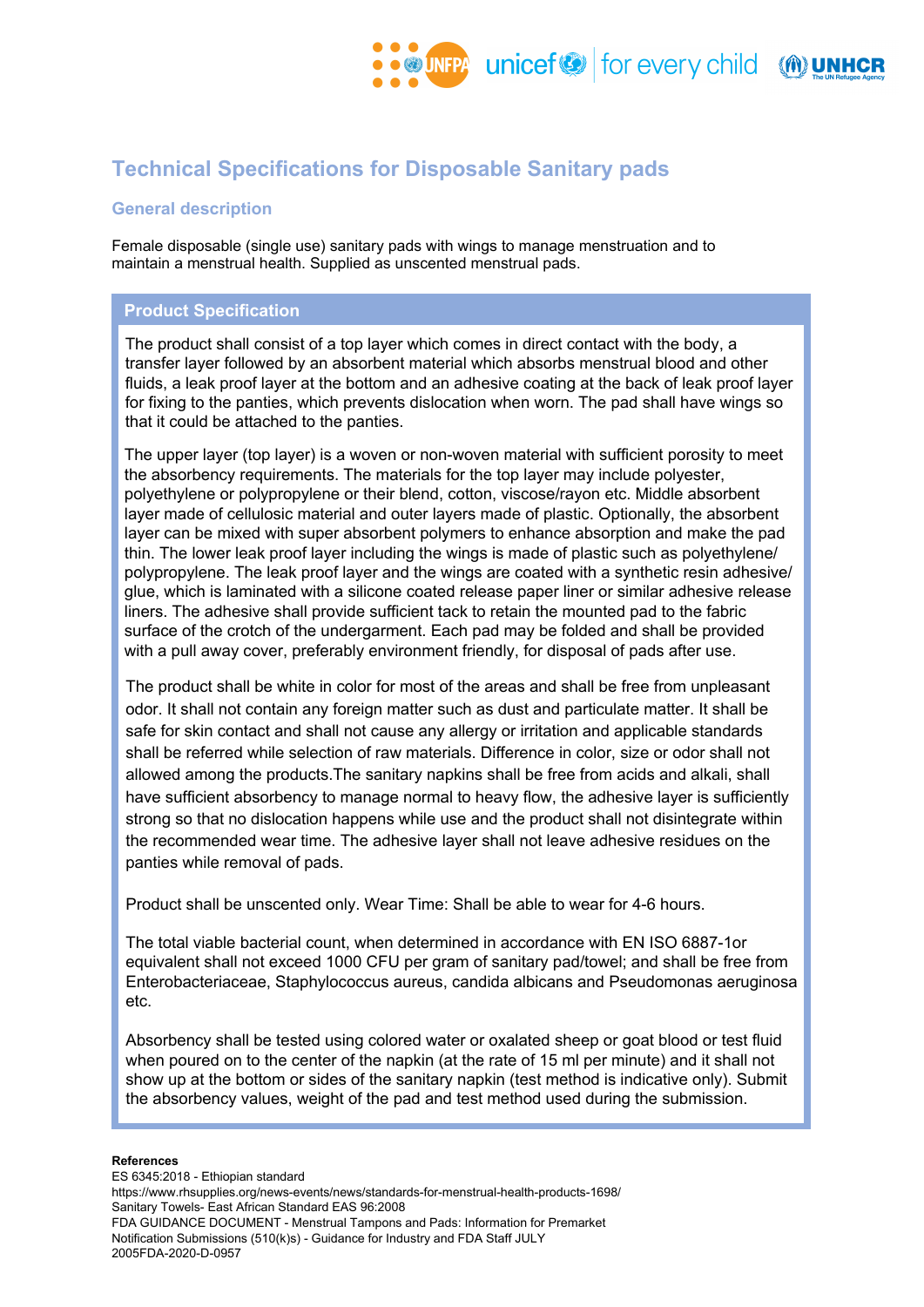The absorbency values shall be comparable to the same sample sizes that are available in the market or tested at an accredited lab as per ISO 17025. The pad shall have enough fluid retention capacity under pressure, details under size and absorbency capacity.

Shelf life shall be minimum 3 years from date of production with minimum 80% of total shelf life on delivery.

pH of the extract should be 6-8.5 when tested according to EN ISO 3071, Method B.

A claim on biodegradability and composting for the product shall be accompanied with independent third-party certification as per applicable ISO/EN standards.

**Size and absorbent capacity**

Regular: Size and absorbent capacity must be suitable for normal flow. Regular size should have length 180mm to 220mm and width excluding wings shall be 60mm–100mm.

Absorbency shall be 15-20ml when measured as per standard test method mentioned above.

Large: Size and absorbent capacity must be suitable for moderate flow. Large size with length 220mm to 260mm and width excluding wings shall be 60mm–100mm.

Absorbency shall be 20-30 ml when measured as per standard test method mentioned above.

Extra Large: Size and absorbent capacity must be suitable for heavy flow. Extra-large size with length 260mm to 300mm and width excluding wings shall be 60mm–100mm.

Absorbency shall be 30-40 ml when measured as per standard test method mentioned above.

#### **Instructions for use**

Must be multilingual: English, French, Arabic and Spanish.

Shall have details such as the method of use and wear time, Indication as to which side is absorbent and disposal instructions. Caution statement to indicate that the pad after use shall not be washed and reused and not to be shared. Safety and warning statements on the primary packaging. Instruction for use and care as a QR code or pictograms (preferable to have).

**Accesories/ Spare Parts/Consumables**

N/A

## **Packaging and labelling**

**Primary packaging**: 10 one size units per pack. Primary package shall be a plastic type with good seal integrity to protect the item from moisture and contamination during storage and transportation. The instructions of use to be supplied as an insert in the primary packaging.

#### **References**

ES 6345:2018 - Ethiopian standard https://www.rhsupplies.org/news-events/news/standards-for-menstrual-health-products-1698/ Sanitary Towels- East African Standard EAS 96:2008 FDA GUIDANCE DOCUMENT - Menstrual Tampons and Pads: Information for Premarket Notification Submissions (510(k)s) - Guidance for Industry and FDA Staff JULY 2005FDA-2020-D-0957